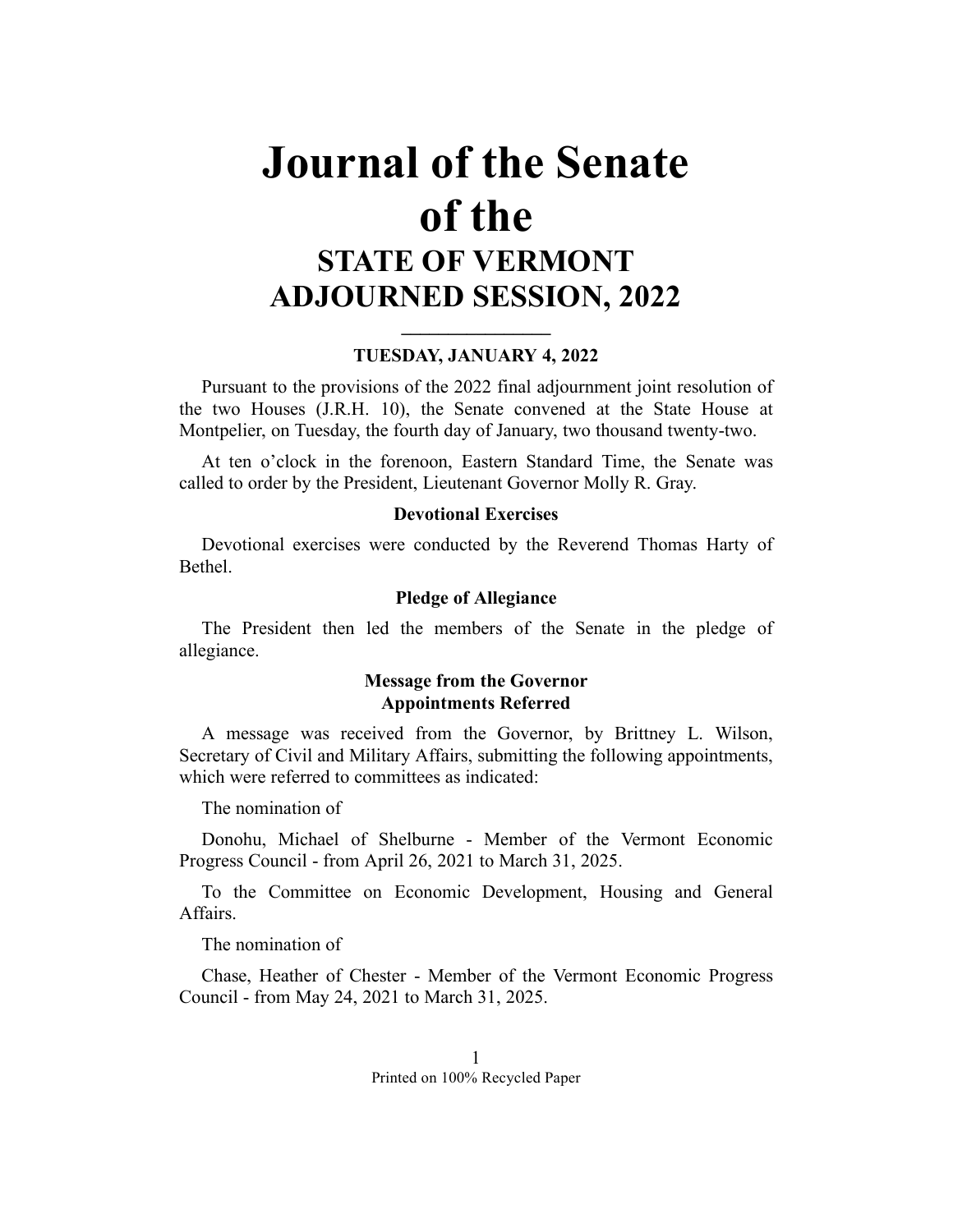To the Committee on Economic Development, Housing and General Affairs.

The nomination of

Jefferson, Shirley of South Royalton - Trustee of the Vermont State Colleges Board of Trustees - from May 24, 2021 to February 28, 2025.

To the Committee on Education.

The nomination of

Tester, Shawn of Lyndonville - Trustee of the Vermont State Colleges Board of Trustees - from May 24, 2021 to February 28, 2025.

To the Committee on Education.

The nomination of

Zeller, Susan of Montpelier - Trustee of the Vermont State Colleges Board of Trustees - from May 24, 2021 to February 28, 2025.

To the Committee on Education.

The nomination of

Allen, James Riley of Montpelier - Member of the Public Utility Commission - from March 1, 2021 to February 28, 2027.

To the Committee on Finance.

The nomination of

Gregory, Peter of Harland - Member of the State Infrastructure Bank Board - from May 24, 2021 to February 28, 2025.

To the Committee on Finance.

The nomination of

Brand, Julia of Dorset - Member of the Children and Family Council for Prevention Programs - from March 1, 2021 to February 28, 2024.

To the Committee on Health and Welfare.

The nomination of

Donohue, Michael of Shelburne - Chair of the Human Services Board from May 24, 2021 to February 28, 2027.

To the Committee on Health and Welfare.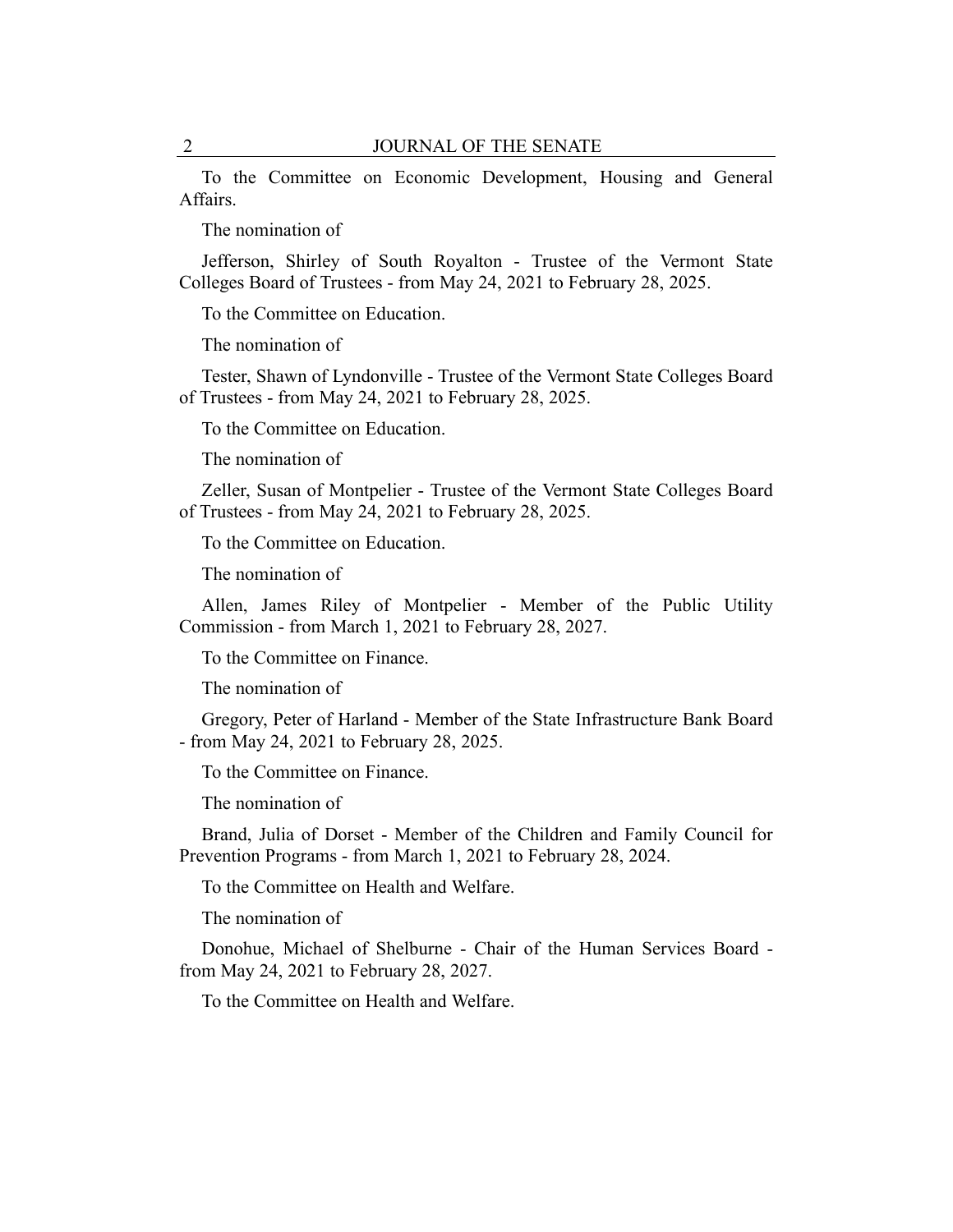The nomination of

Wasik, Mary Jean of Pittsford - Member of the Human Services Board from May 24, 2021 to February 28, 2027.

To the Committee on Health and Welfare.

The nomination of

Skinner, Mary of Middlesex - Member of the Human Services Board - from May 24, 2021 to February 28, 2027.

To the Committee on Health and Welfare.

The nomination of

White, Monica L. of Plainfield - Commissioner of the Disabilities, Aging and Independent Living, Department of - from July 1, 2021 to February 28, 2023.

To the Committee on Health and Welfare.

The nomination of

Valerio, Matthew of Proctor - Defender General - from June 21, 2021 to February 28, 2025.

To the Committee on Judiciary.

The nomination of

Heald, Francis of Rutland - Member of the Travel Information Council from May 24, 2021 to February 28, 2022.

To the Committee on Transportation.

The nomination of

Kennett, Elizabeth of Rochester - Member of the Travel Information Council - from May 24, 2021 to February 28, 2022.

To the Committee on Transportation.

The nomination of

Lebarge, John of Grand Isle - Member of the Travel Information Council from May 24, 2021 to February 28, 2022.

To the Committee on Transportation.

The nomination of

Moore, Gary of Bradford - Member of the Connecticut River Valley Flood Control Commission - from April 26, 2021 to February 28, 2027.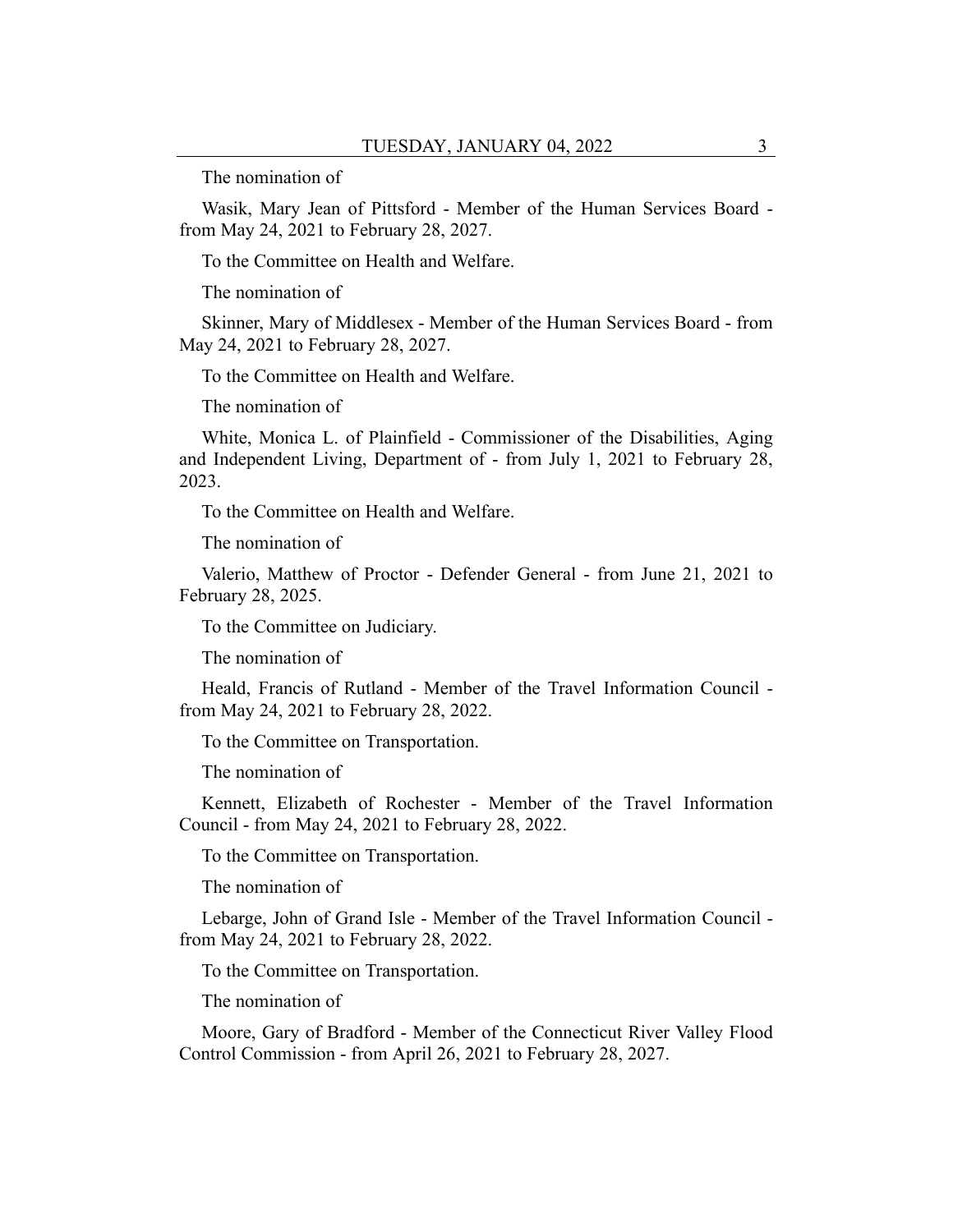To the Committee on Natural Resources and Energy.

The nomination of

Aldrich, Brad of Shelburne - Member of the Natural Resources Board from April 26, 2021 to January 31, 2025.

To the Committee on Natural Resources and Energy.

The nomination of

Clifford, Eric of Starksboro - Member of the VT Citizens' Advisory Council on Lake Champlain's Future - from May 24, 2021 to February 28, 2023.

To the Committee on Natural Resources and Energy.

The nomination of

Elliot, Wayne of Essex Junction - Member of the VT Citizens' Advisory Council on Lake Champlain's Future - from May 24, 2021 to February 28, 2023.

To the Committee on Natural Resources and Energy.

The nomination of

Fischer, Robert of Barre - Member of the VT Citizens' Advisory Council on Lake Champlain's Future - from May 24, 2021 to February 28, 2024.

To the Committee on Natural Resources and Energy.

The nomination of

Fisher, Lori of Williston - Member of the VT Citizens' Advisory Council on Lake Champlain's Future - from May 24, 2021 to February 28, 2023.

To the Committee on Natural Resources and Energy.

The nomination of

Naud, Mark of South Hero - Member of the VT Citizens' Advisory Council on Lake Champlain's Future - from May 24, 2021 to February 28, 2024.

To the Committee on Natural Resources and Energy.

The nomination of

Smith, Denise of St. Albans - Member of the VT Citizens' Advisory Council on Lake Champlain's Future - from May 24, 2021 to February 28, 2023.

To the Committee on Natural Resources and Energy.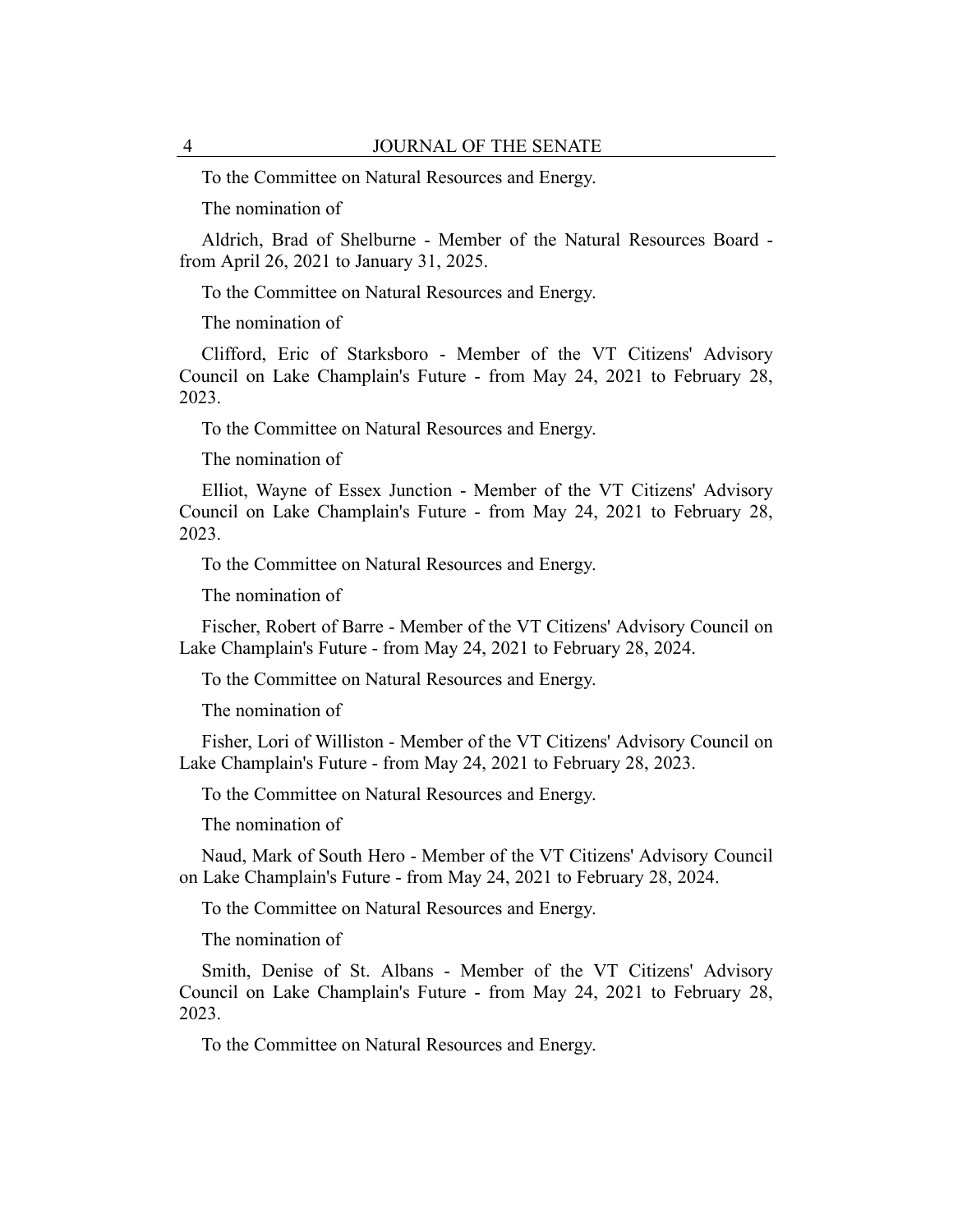The nomination of

Solomon, Hilary of Middletown Springs - Member of the VT Citizens' Advisory Council on Lake Champlain's Future - from May 24, 2021 to February 28, 2024.

To the Committee on Natural Resources and Energy.

The nomination of

Wennberg, Jeff of Rutland - Member of the VT Citizens' Advisory Council on Lake Champlain's Future - from May 24, 2021 to February 28, 2023.

To the Committee on Natural Resources and Energy.

The nomination of

Guy, Sam of Morrisville - Member of the Liquor and Lottery, Board of from July 19, 2021 to January 31, 2024.

To the Committee on Economic Development, Housing and General Affairs.

The nomination of

Flanagan, Ed of Montpelier - Member of the Liquor and Lottery, Board of from July 19, 2021 to January 31, 2024.

To the Committee on Economic Development, Housing and General Affairs.

The nomination of

Cicio, Megan of Northfield - Member of the Liquor and Lottery, Board of from July 19, 2021 to January 31, 2023.

To the Committee on Economic Development, Housing and General Affairs.

The nomination of

Jones, Aaron of Rutland - Member of the Vermont State Housing Authority - from July 19, 2021 to February 28, 2026.

To the Committee on Economic Development, Housing and General Affairs.

The nomination of

Trombly, Christopher of South Burlington - Member of the Vermont State Housing Authority - from July 19, 2021 to February 29, 2024.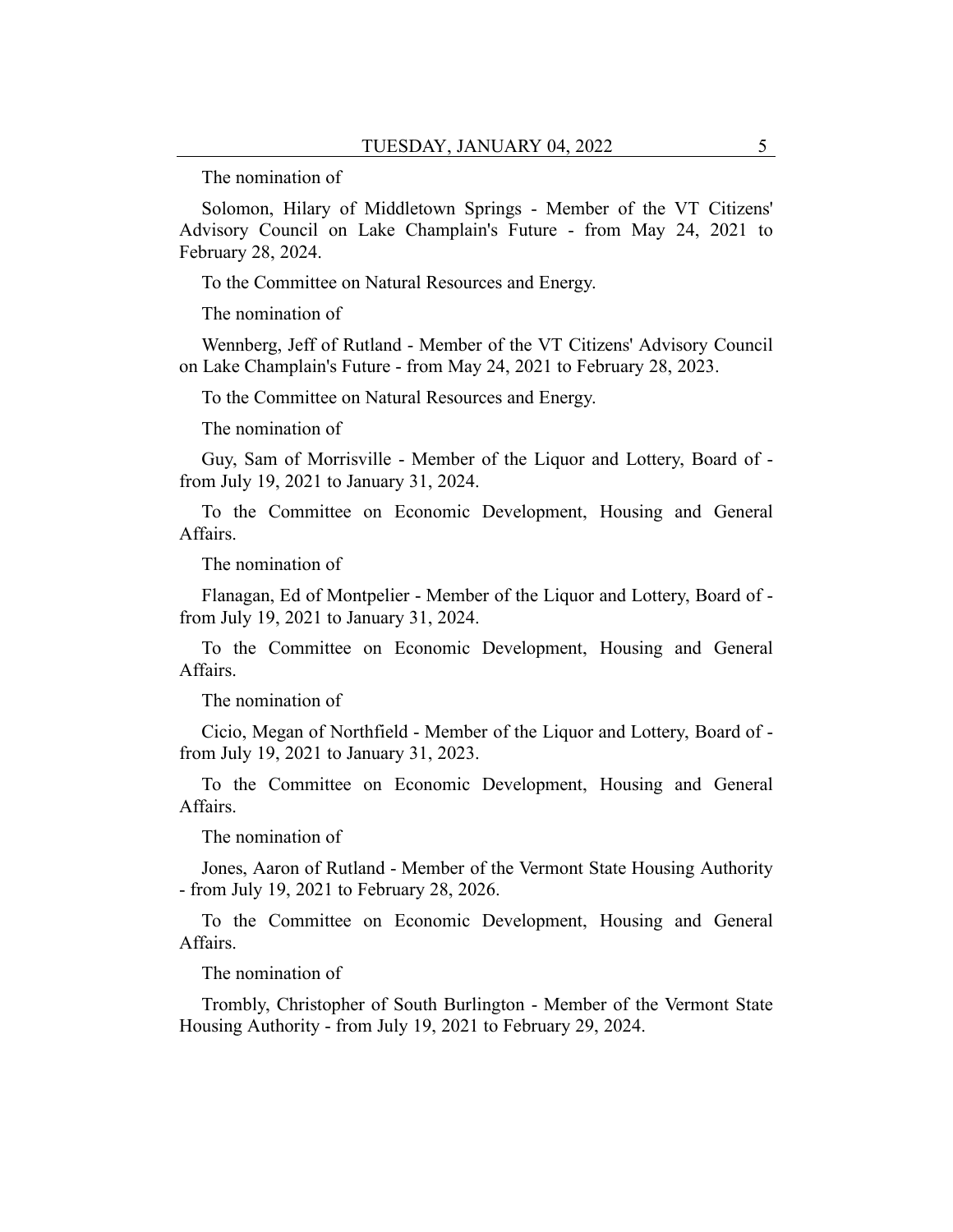To the Committee on Economic Development, Housing and General Affairs.

The nomination of

Brown, Patrick of Burlington - Member of the Education, State Board of from September 20, 2021 to February 28, 2023.

To the Committee on Education.

The nomination of

Lucci, Gabrielle of Poultney - Member of the Education, State Board of from September 20, 2021 to June 30, 2023.

To the Committee on Education.

The nomination of

Kolbe, Tammy of Burlington - Member of the Education, State Board of from September 20, 2021 to February 28, 2027.

To the Committee on Education.

The nomination of

Hale, Karyn of Lyndonville - Member of the Vermont Economic Development Authority - from September 17, 2021 to June 20, 2024.

To the Committee on Finance.

The nomination of

Carpenter, Caroline of Salisbury - Member of the Vermont Economic Development Authority - from January 1, 2022 to June 30, 2027.

To the Committee on Finance.

The nomination of

Pinto, Audra, Dr. of Essex Junction - Member of the Health, State Board of - from September 20, 2021 to February 28, 2027.

To the Committee on Health and Welfare.

The nomination of

Giffin, Tom of Rutland - Member of the Parole Board - from July 19, 2021 to February 28, 2022.

To the Committee on Institutions.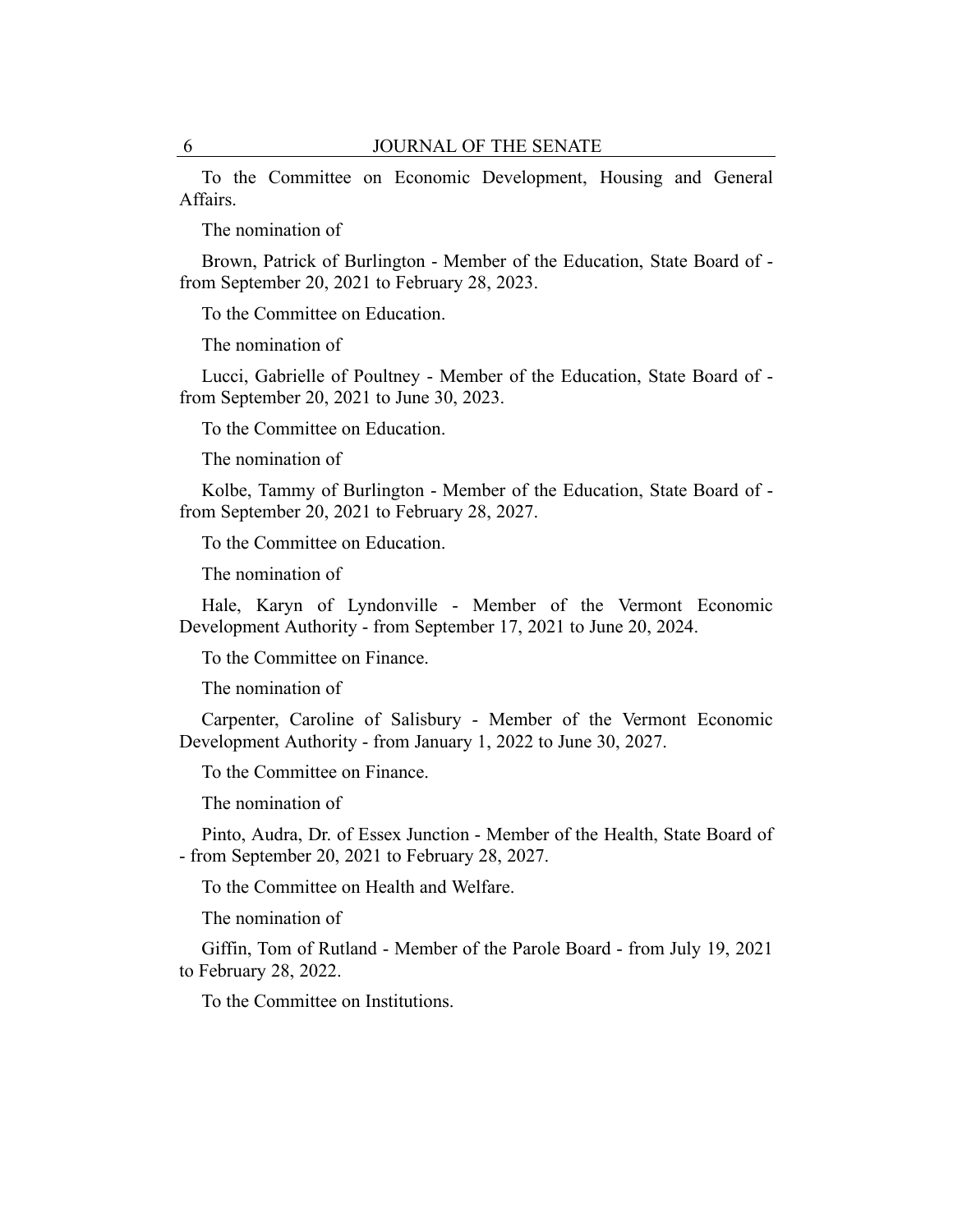The nomination of

Dragon, Jamie of Stowe - Member of the Fish and Wildlife Board - from September 20, 2021 to February 28, 2027.

To the Committee on Natural Resources and Energy.

The nomination of

Jefferson, Shirley of South Royalton - Member of the State Police Advisory Commission - from September 20, 2021 to June 30, 2025.

To the Committee on Government Operations.

#### **Joint Senate Resolutions Adopted on the Part of the Senate**

Joint Senate resolutions of the following titles were offered, read and adopted on the part of the Senate, and are as follows:

By Senator Balint,

**J.R.S. 30.** Joint resolution amending temporary Joint Rule 22A.

## *Resolved by the Senate and House of Representatives:*

That Temporary Joint Rule 22A is amended to read as follows:

Rule 22A Emergency Rule Regarding Joint Committee Meetings

(a) The Joint Rules Committee is vested with the authority to permit any joint committees of the Vermont Legislature (including itself and Conference Committees) to meet and vote electronically as the Joint Rules Committee determines appropriate. If necessary, the Joint Rules Committee may make this authorization remotely in conformity with this Rule.

(b) The authority of the Joint Rules Committee under this Rule 22A terminates on January 18, 2022.

(c) Notwithstanding the provisions of subsection (b) of this rule, if the Governor thereafter reissues capacity restrictions at gatherings and events or requires masks and physical distancing in response to COVID-19, the Joint Rules Committee is again authorized to meet remotely and to permit any joint committees of the Legislature to meet and vote electronically as the Joint Rules Committee determines appropriate.

By Senator Balint,

**J.R.S. 31.** Joint resolution to provide for a Joint Assembly to receive the State-of-the-State message from the Governor.

#### *Resolved by the Senate and House of Representatives:*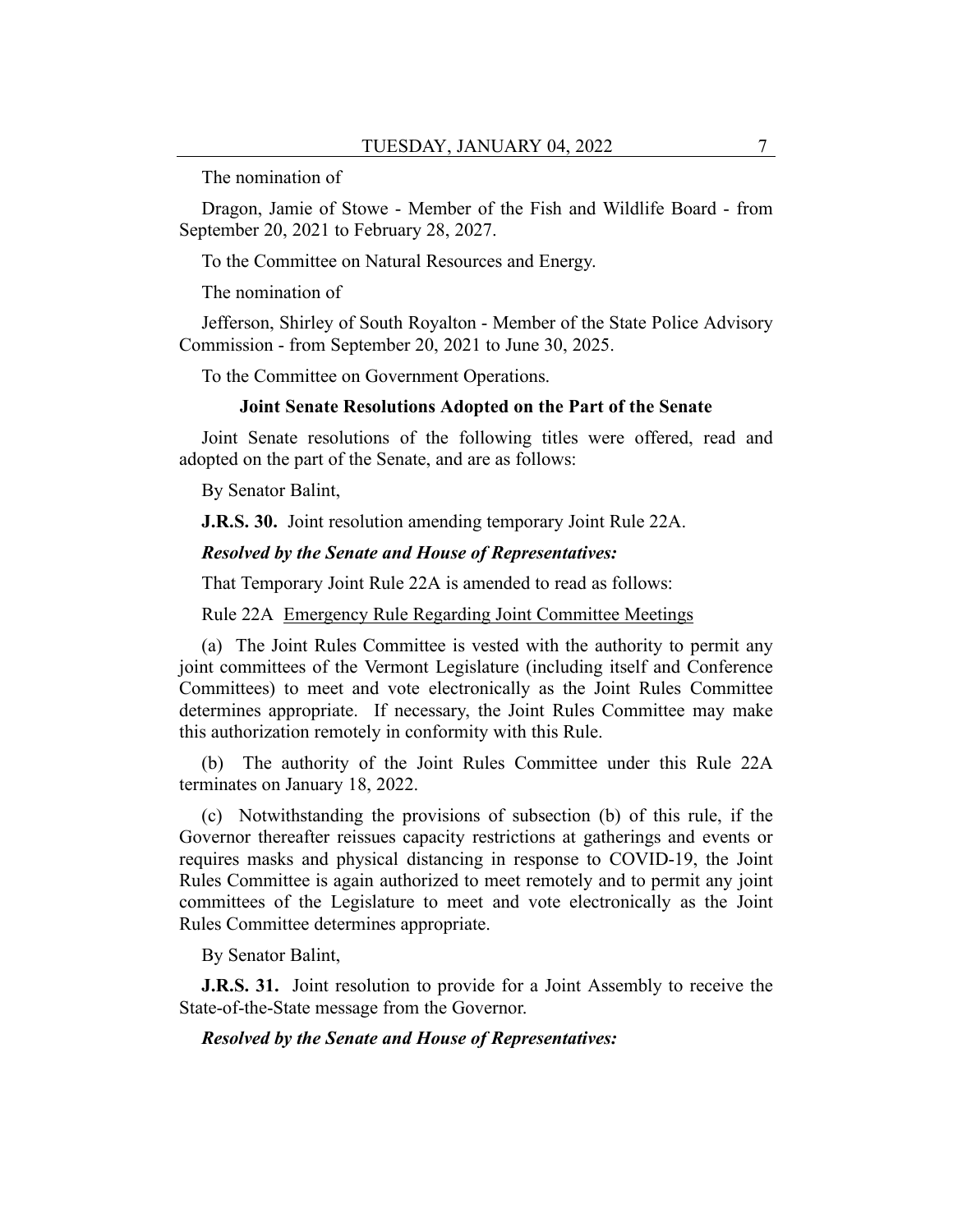That the two Houses meet in Joint Assembly on Wednesday, January 5, 2022, at two o'clock in the afternoon to receive the State-of-the-State message from the Governor, *and be it further*

*Resolved*: That the Joint Assembly shall be concurrently conducted electronically, such that members of the Joint Assembly may participate as permitted by their respective chambers.

By Senator Kitchel,

**J.R.S. 32.** Joint resolution to provide for a Joint Assembly to hear the budget message of the Governor.

### *Resolved by the Senate and House of Representatives:*

That the two Houses meet in Joint Assembly on Tuesday, January 18, 2022, at one o'clock in the afternoon to receive the budget message of the Governor, *and be it further*

*Resolved*: That the Joint Assembly shall be concurrently conducted electronically, such that members of the Joint Assembly may participate as permitted by their respective chambers.

By Senator Balint,

**J.R.S. 33.** Joint resolution relating to Town Meeting adjournment.

#### *Resolved by the Senate and House of Representatives:*

That when the two Houses adjourn on Friday, February 25, 2022, or Saturday, February 26, 2022, it be to meet again no later than Tuesday, March 8, 2022.

By Senator Balint,

**J.R.S. 34.** Joint resolution relating to weekend adjournment.

#### *Resolved by the Senate and House of Representatives:*

That when the two Houses adjourn on Friday, January 7, 2022, it be to meet again no later than Tuesday, January 11, 2022.

#### **Senate Resolutions Adopted**

Senate resolutions of the following titles were severally offered, read and adopted, and are as follows:

By the Committee on Rules,

**S.R. 12.** Senate resolution relating to extending concurrently conducted electronic session and committee meetings.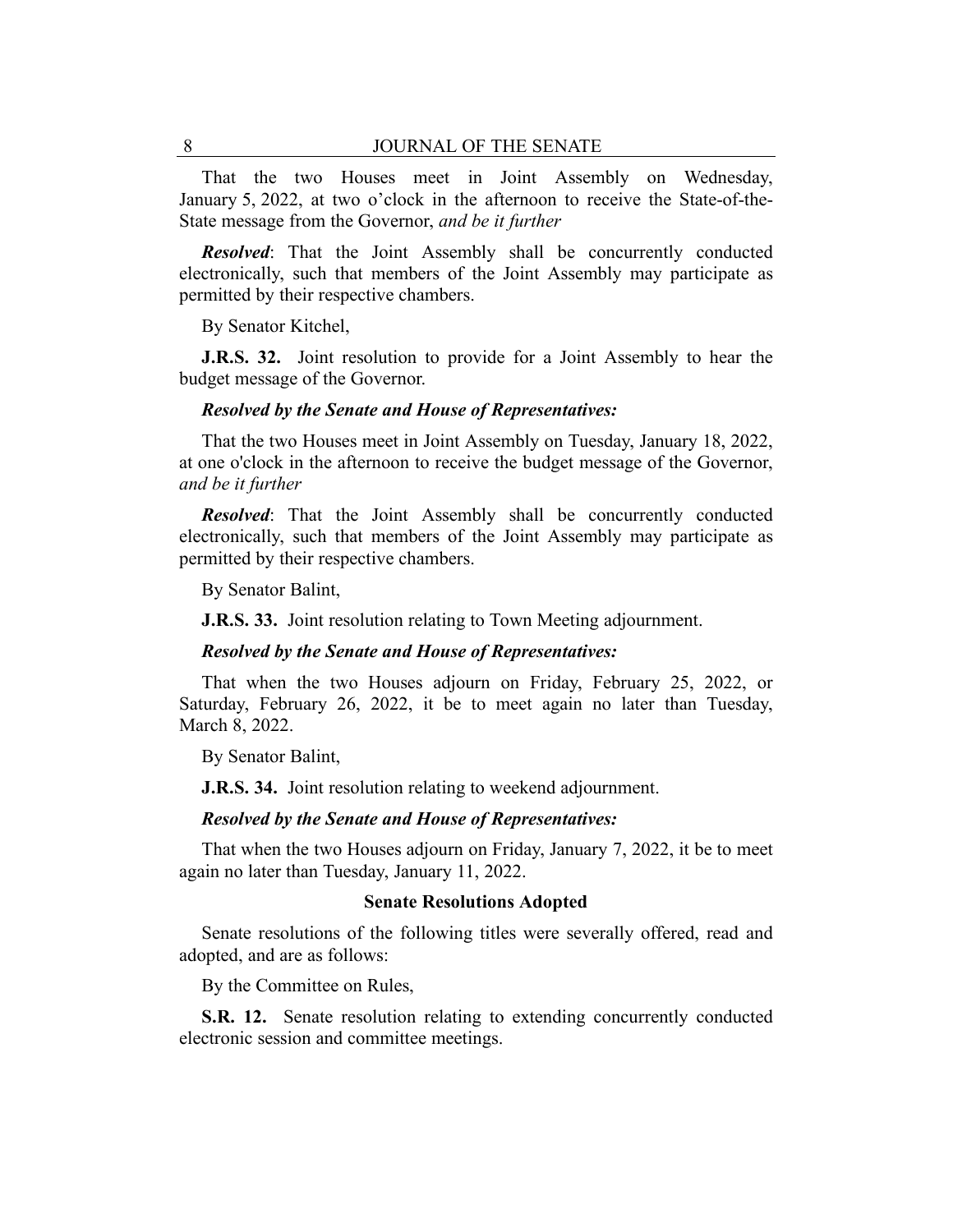*Whereas*, it is critical to take steps to control outbreaks of COVID-19 to minimize the risk to the public, maintain the health and safety of Vermonters and limit the spread of infection in our community;

*Whereas*, Permanent Senate Rule 9A permits the Rules Committee to authorize sessions of the Senate during a declared emergency be concurrently conducted electronically; and

*Whereas*, Permanent Senate Rule 32A permits the Rules Committee to authorize committee meetings during a declared emergency be concurrently conducted electronically; and

*Whereas*, the Governor of the State of Vermont issued a Declaration of State of Emergency in Response to COVID-19 which expired at midnight on June 15, 2021;

*Whereas*, S.R.9 adopted by the Senate on April 14, 2021 permitted the Senate to continue Senate Sessions pursuant to Permanent Senate Rule 9A and Committee meetings pursuant to Permanent Senate Rule 32A until January 7, 2022;

*Whereas*, given continuing outbreaks of COVID-19, and in particular the OMICRON variant, it may be necessary for sessions of the Senate and committees of the Senate to continue with concurrently conducted electronic sessions and committee meetings; *now therefore be it*

## *Resolved by the Senate*:

Notwithstanding the language in Permanent Senate Rules 9A and 32A regarding their applicability during Declarations of Emergency, the provisions of Permanent Senate Rules 9A and 32A regarding Senate sessions and committee meetings shall remain in effect through February 25, 2022.

By the Committee on Rules,

**S.R. 13.** Senate resolution relating to adoption of a temporary Rule 10A.

## *Resolved by the Senate:*

That a temporary rule, to be designated Rule 10A, be adopted by the Senate, to read as follows:

Rule 10A. (a) A Senator physically entering the Senate Chamber or Senate committee room shall wear a facial covering (mask) meeting the minimal requirements set by the Rules Committee. If a Senator is unable or refuses to wear a facial covering, the Senator shall be denied physical access to the Senate Chamber and Senate committee rooms but shall be provided with alternative electronic means to fulfil the Senator's duties.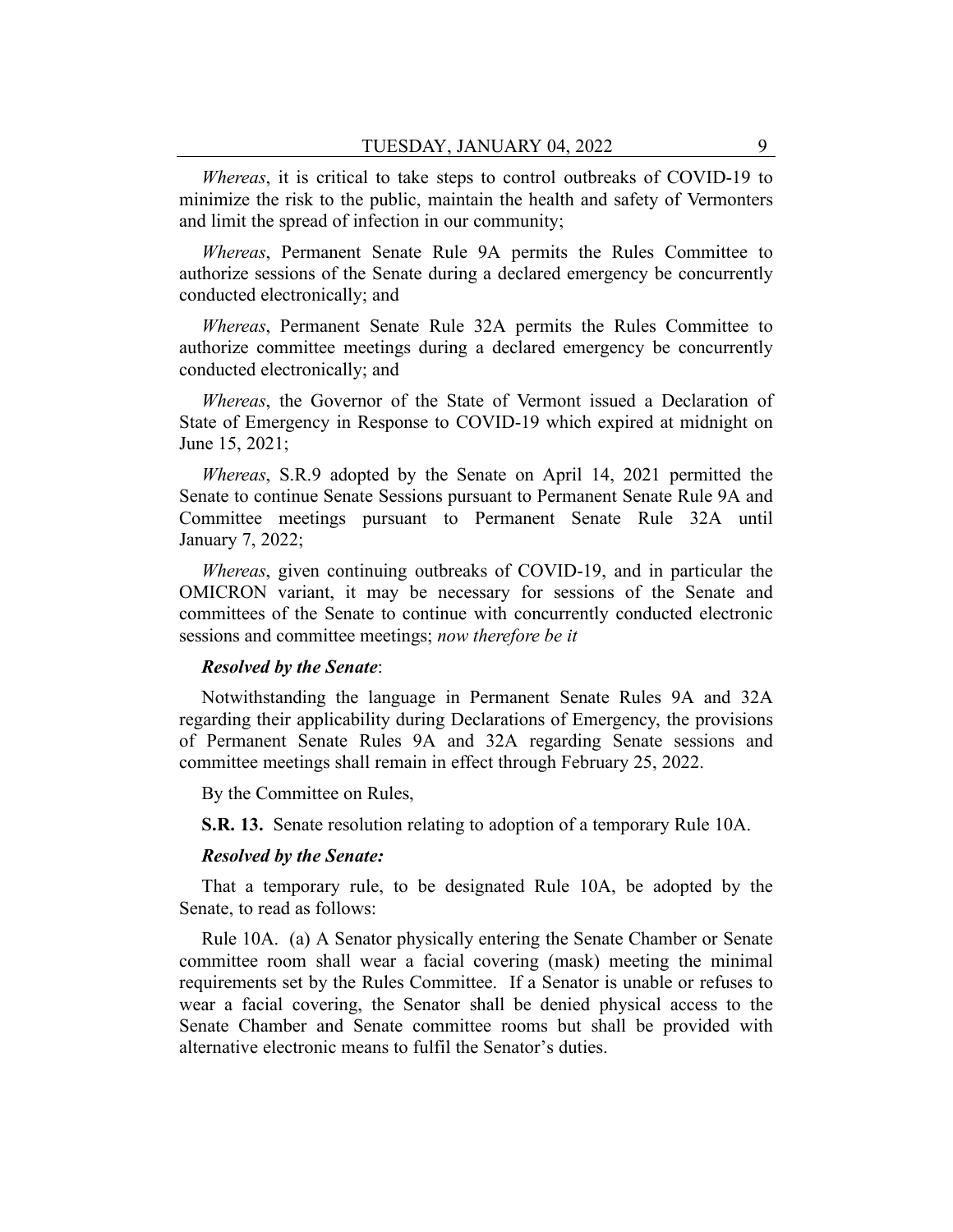(b) This Temporary Rule 10A shall expire on the convening of the 2023 Biennial session.

By the Committee on Rules,

**S.R. 14.** Senate resolution relating to adoption of a temporary Rule 10B.

#### *Resolved by the Senate:*

That a temporary rule, to be designated Rule 10B, be adopted by the Senate, to read as follows:

Rule 10B. (a) A Senator physically entering the Senate Chamber or a Senate committee room shall have fully protected vaccination or shall provide on a weekly basis proof of a negative NAAT COVID-19 test. If a Senator does not have fully protected vaccination and is unable or refuses to provide a weekly negative NAAT COVID-19 test for the current week, the Senator shall be denied physical access to the Senate Chamber and Senate committee rooms but shall be provided with alternative electronic means to fulfil the Senator's duties.

(b) The Rules Committee shall develop and adopt a policy and procedure for implementing this Temporary Rule 10B consistent, as applicable, with the Model Legislative Vaccination and Test Policy.

(c) This Temporary Rule 10B shall expire on the convening of the 2023 Biennial session.

By the Committee on Rules,

**S.R. 15.** Senate resolution relating to the establishment of a committee on reapportionment.

## *Resolved by the Senate*:

That the Senate Rules be amended by adopting new temporary Rule 24.1 and by amending temporarily existing Rule 24, as follows:

First: By adding a new Rule 24.1, to read as follows:

24.1 A committee on reapportionment shall be appointed, consisting of seven members, at least four of whom shall be of the majority party, and at least two of whom shall be of the minority party.

Second: By amending Rule 24, sixth paragraph, by striking out the following: "civil defense; and reapportionment" and inserting in lieu thereof the following: and civil defense.

This amendment to the Senate Rules is temporary and shall expire upon final adjournment of the biennial session of 2022.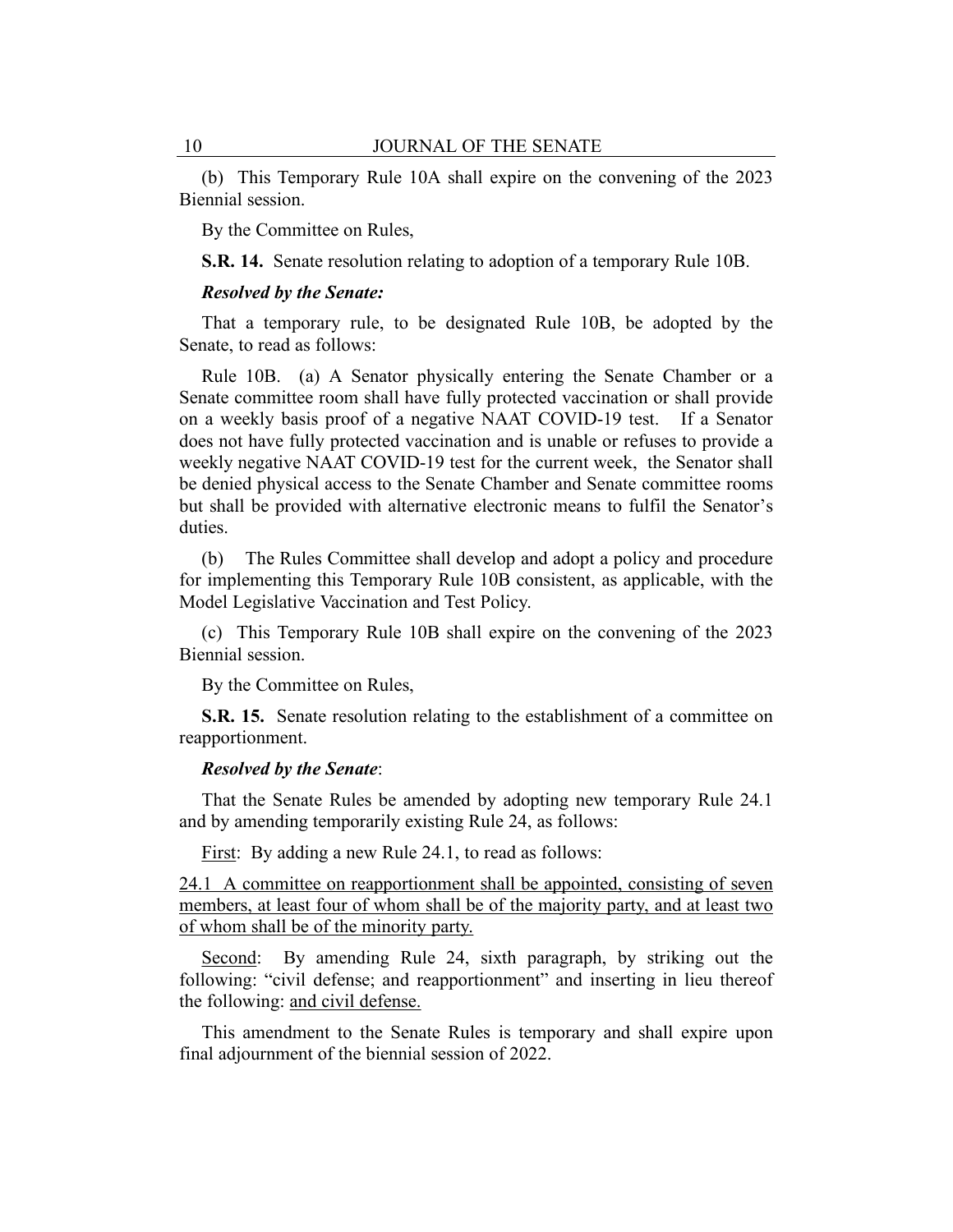#### **Bills Referred**

Pursuant to Temporary Rule 44A the following bills having failed to meet cross-over and being released by the Committee on Rules were referred to their respective committees of jurisdictions:

**S. 120.** An act relating to the Joint Legislative Health Care Affordability Study Committee.

To the Committee on Appropriations.

**H. 175.** An act relating to the beverage container redemption system.

To the Committee on Natural Resources and Energy.

**H. 265.** An act relating to the Office of the Child, Youth, and Family Advocate.

To the Committee on Health and Welfare.

**H. 361.** An act relating to approval of amendments to the charter of the Town of Brattleboro.

To the Committee on Government Operations.

**H. 444.** An act relating to approval of amendments to the charter of the City of Barre.

To the Committee on Government Operations.

**H. 446.** An act relating to miscellaneous natural resources and development subjects.

To the Committee on Natural Resources and Energy.

**H. 454.** An act relating to approval of an amendment to the charter of the City of Burlington.

To the Committee on Government Operations.

#### **Bills Introduced**

On motion of Senator Balint, the rules were suspended so that all Senate bills being introduced and read for the first time today be read by number only.

Senate bills of the following titles were severally introduced, read the first time and referred:

#### **S. 150.**

By Senator Sears,

An act relating to legislative subpoenas.

To the Committee on Judiciary.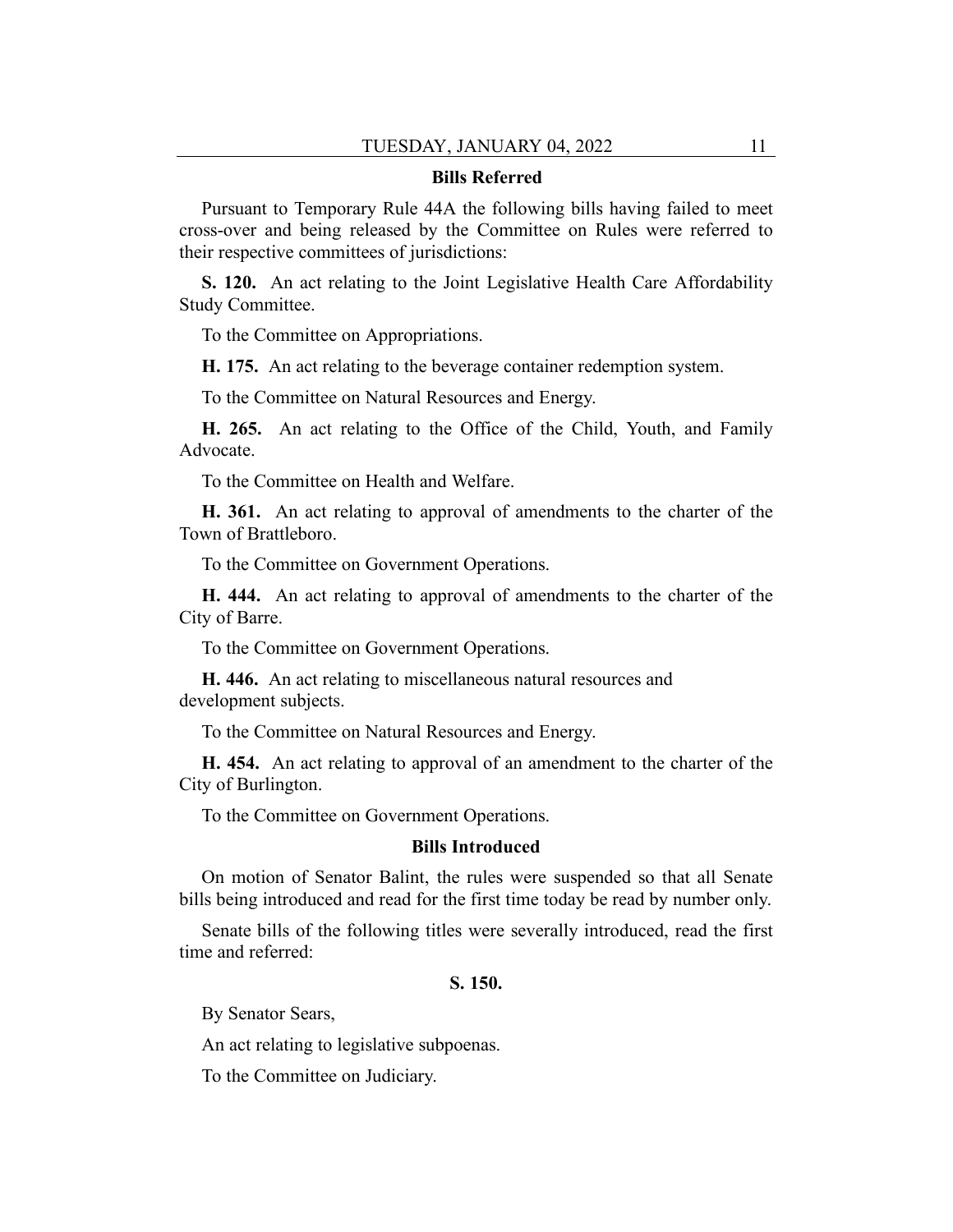## **S. 151.**

By Senators Pollina, Cummings and Perchlik,

An act relating to the posting of land with paint markings.

To the Committee on Natural Resources and Energy.

## **S. 152.**

By Senator White,

An act relating to the cannabis excise tax and local fees.

To the Committee on Finance.

#### **S. 153.**

By Senators Campion, McCormack, Sears and Sirotkin,

An act relating to eliminating the religious exemption for required immunizations.

To the Committee on Health and Welfare.

#### **S. 154.**

By Senators Baruth, Balint, Benning, Bray, Lyons and Pollina,

An act relating to cannabis excise tax revenue and the Vermont State Colleges.

To the Committee on Finance.

## **S. 155.**

By Senator White,

An act relating to the creation of the Agency of Public Safety.

To the Committee on Government Operations.

## **S. 156.**

By Senator White,

An act relating to the appointment of the Adjutant and Inspector General.

To the Committee on Government Operations.

## **S. 157.**

By Senator Benning,

An act relating to leave to attend court proceedings and depositions.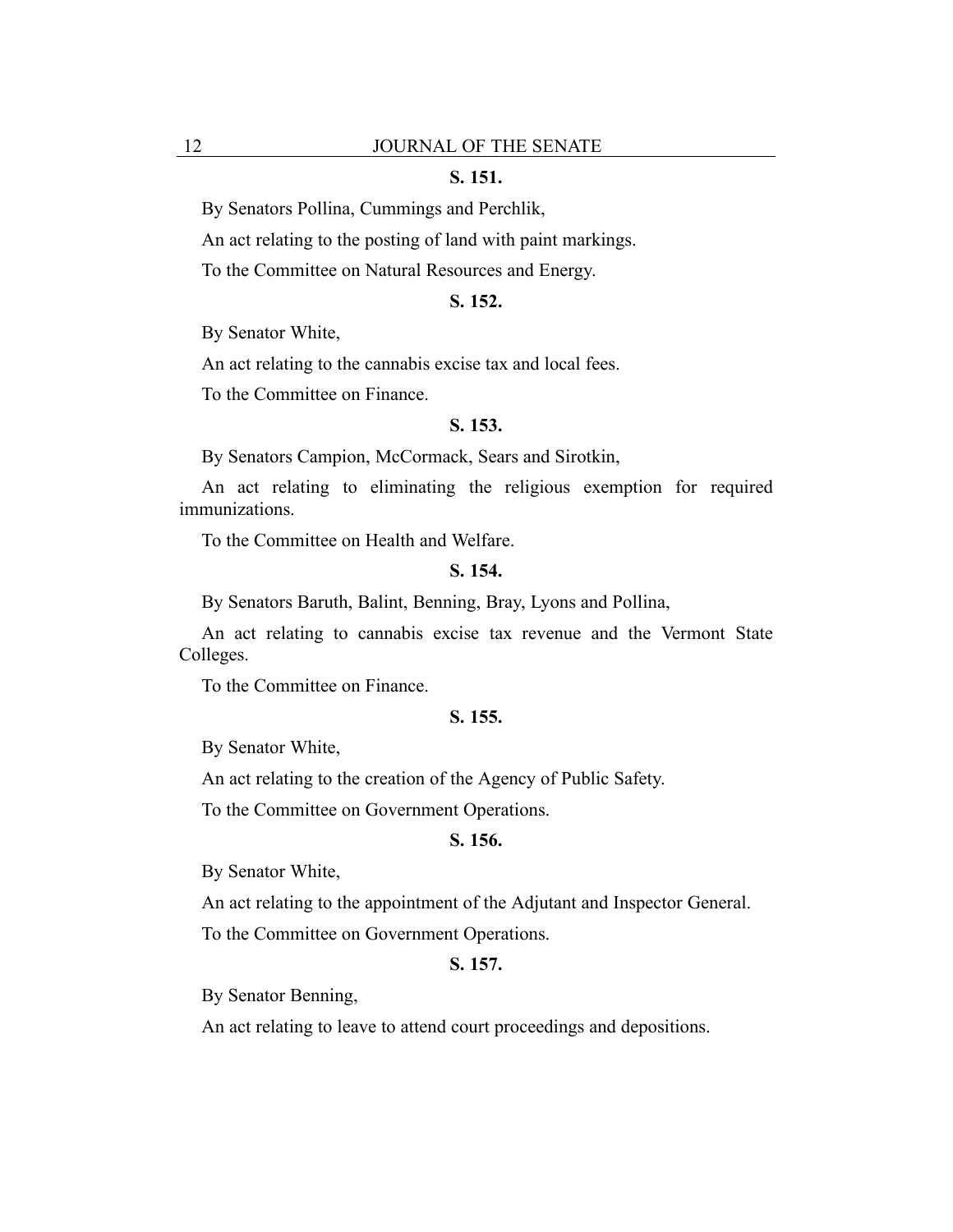To the Committee on Economic Development, Housing and General Affairs.

#### **S. 158.**

By Senator White,

An act relating to optometrists' scope of practice.

To the Committee on Government Operations.

## **S. 159.**

By Senator Sirotkin,

An act relating to unemployment insurance coverage.

To the Committee on Economic Development, Housing and General Affairs.

## **S. 160.**

By Senators Cummings and Lyons,

An act relating to patient access to and payment for health care services.

To the Committee on Health and Welfare.

#### **S. 161.**

By Senators Kitchel, Benning and Starr,

An act relating to extending the baseload renewable power portfolio requirement.

To the Committee on Finance.

## **S. 162.**

By Senator Perchlik,

An act relating to the collective bargaining rights of teachers.

To the Committee on Education.

## **S. 163.**

By Senator Balint,

An act relating to State court jurisdiction for special immigrant juvenile status.

To the Committee on Judiciary.

#### **S. 164.**

By Senator Lyons,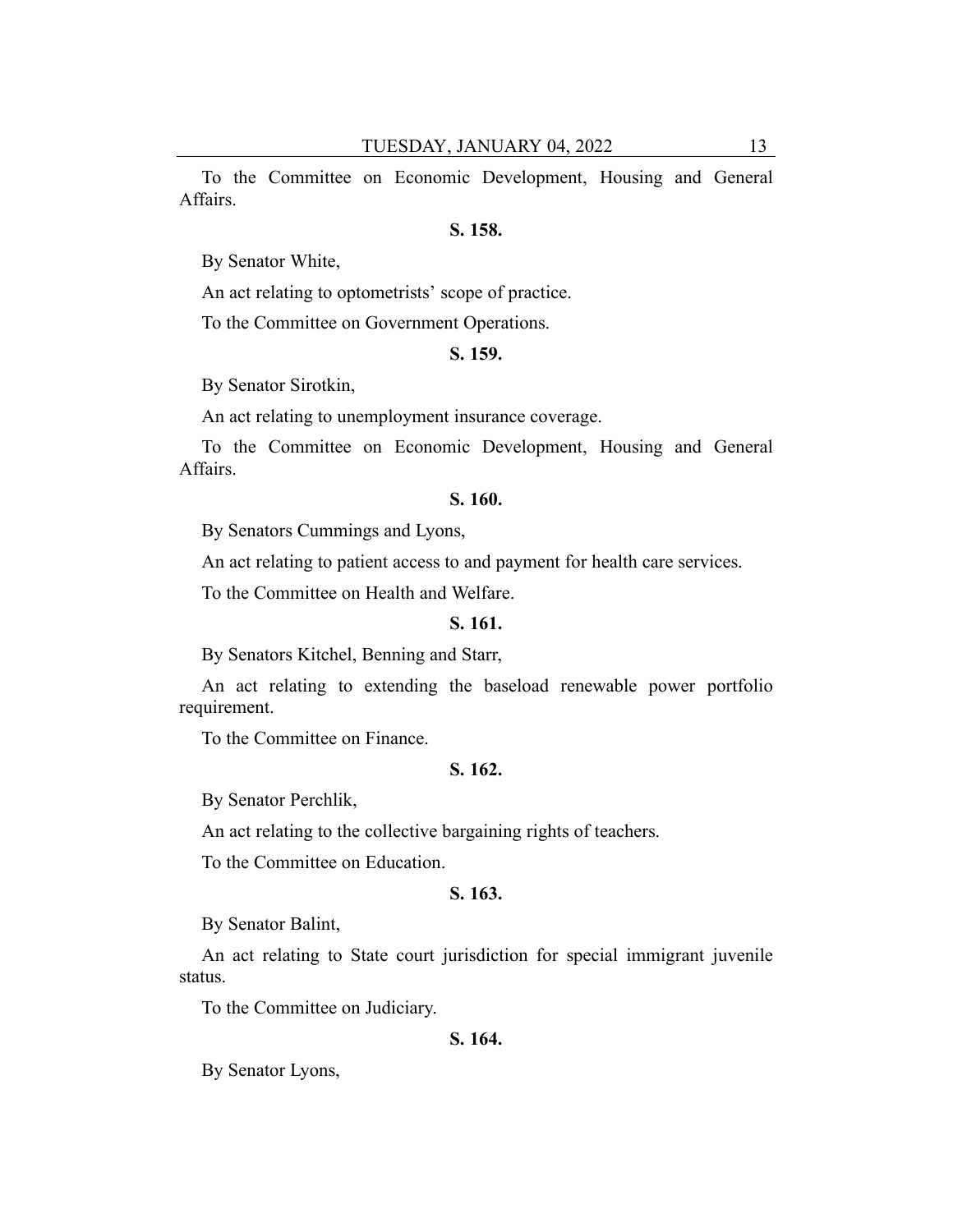An act relating to the Green Mountain Care Board's duties and reappointment processes.

To the Committee on Health and Welfare.

## **S. 165.**

By Senator Lyons,

An act relating to expanding educational attainment opportunities for health care professionals.

To the Committee on Health and Welfare.

#### **S. 166.**

By Senators Hardy, Pearson, MacDonald and Starr,

An act relating to utility construction worksites and consumer protection.

To the Committee on Judiciary.

#### **S. 167.**

By Senator Brock,

An act relating to modernizing State telecommunications policy.

To the Committee on Finance.

#### **S. 168.**

By Senator Westman,

An act relating to cemetery fencing.

To the Committee on Government Operations.

## **S. 169.**

By Senator Cummings,

An act relating to education property tax overpayments by a municipality or school district.

To the Committee on Finance.

## **S. 170.**

By Senator Westman,

An act relating to membership in the Municipal Employees' Retirement System for certain county sheriff department employees.

To the Committee on Government Operations.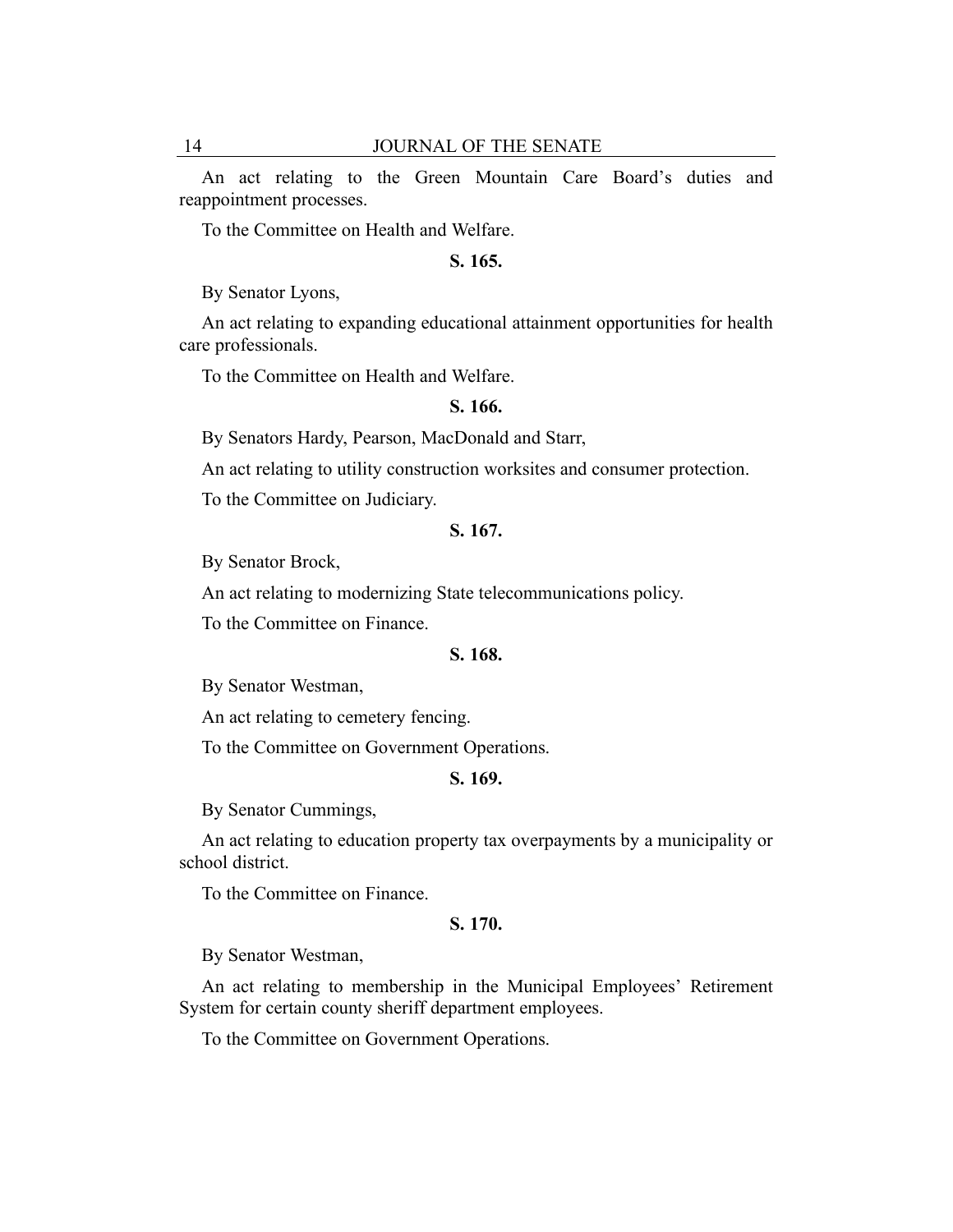## **S. 171.**

By Senators Pollina and White,

An act relating to adoption of a State code of ethics.

To the Committee on Government Operations.

## **S. 172.**

By Senator White,

An act relating to authorizing alternative procedures for 2022 annual municipal meetings in response to COVID-19.

To the Committee on Government Operations.

## **S. 173.**

By Senators Hardy and Clarkson,

An act relating to the State House Oversight Committee.

To the Committee on Government Operations.

#### **S. 174.**

By Senator White,

An act relating to publication of State, county, and municipal notices on electronic news media.

To the Committee on Government Operations.

## **S. 175.**

By Senator White,

An act relating to confidential information concerning the initial arrest and charge of a child.

To the Committee on Government Operations.

### **S. 176.**

By Senator White,

An act relating to voter approval of water supply rates.

To the Committee on Government Operations.

## **S. 177.**

By Senators Hardy, Lyons, Balint, Clarkson, Cummings, Hooker, Parent, Pearson, Perchlik, Pollina, Ram Hinsdale and Terenzini,

An act relating to extending Medicaid postpartum benefits.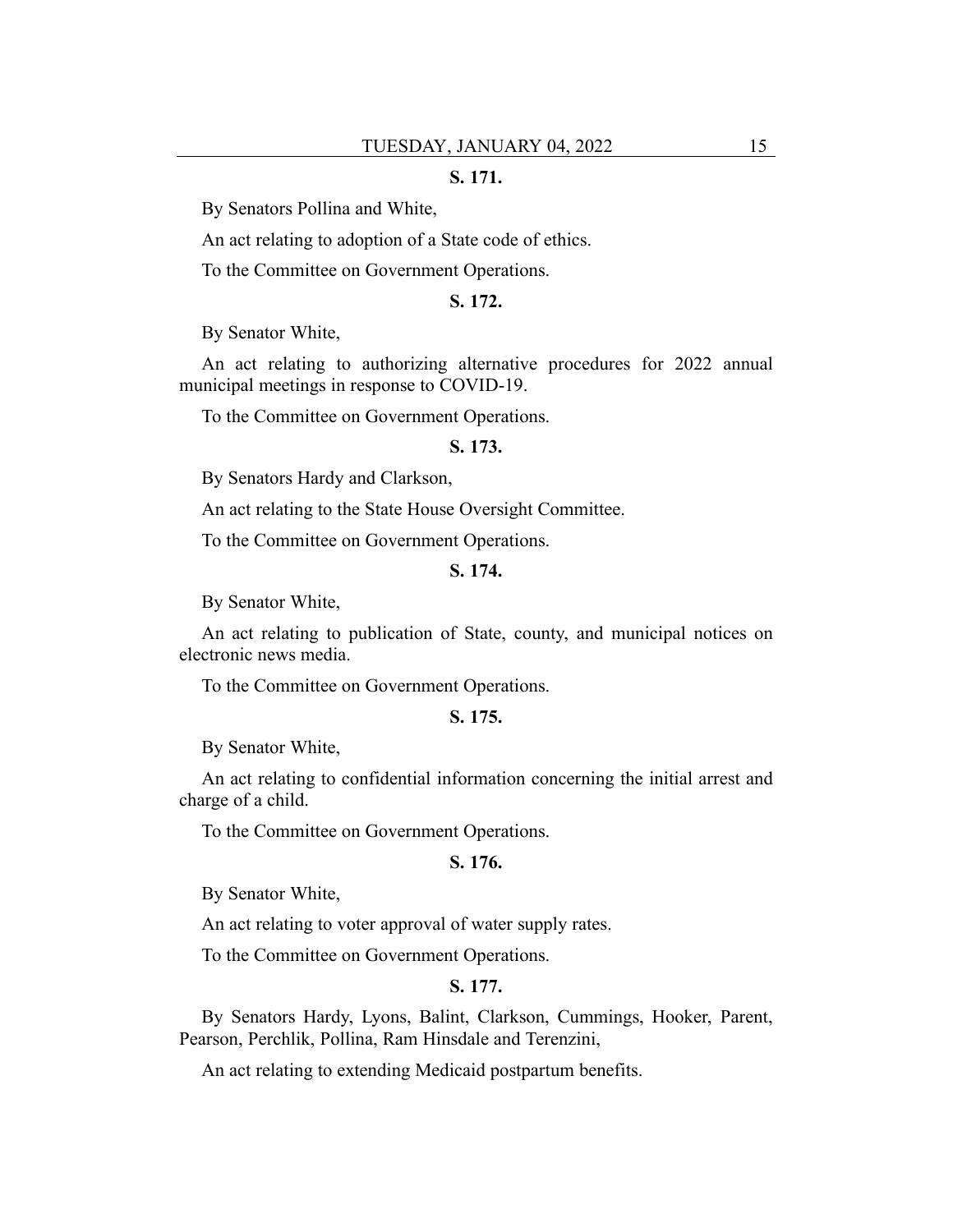To the Committee on Health and Welfare.

## **S. 178.**

By Senator Sears,

An act relating to supermajority verdicts in civil trials.

To the Committee on Judiciary.

### **S. 179.**

By Senator Balint,

An act relating to judicial nominations and appointments.

To the Committee on Judiciary.

## **S. 180.**

By Senator Baruth,

An act relating to the aggregate value of stolen property in certain crimes.

To the Committee on Judiciary.

#### **S. 181.**

By Senator White,

An act relating to authorizing miscellaneous regulatory authority for municipal governments.

To the Committee on Government Operations.

#### **S. 182.**

By Senator Baruth,

An act relating to prohibiting paramilitary training camps.

To the Committee on Judiciary.

## **S. 183.**

By Senators Sears, White, Baruth, Benning and Nitka,

An act relating to midpoint probation review.

To the Committee on Judiciary.

## **S. 184.**

By Senators Benning, Sears, Brock, Chittenden, Collamore, Cummings, Ingalls, Lyons, McCormack, Nitka, Parent, Perchlik, Starr, Terenzini, Westman and White,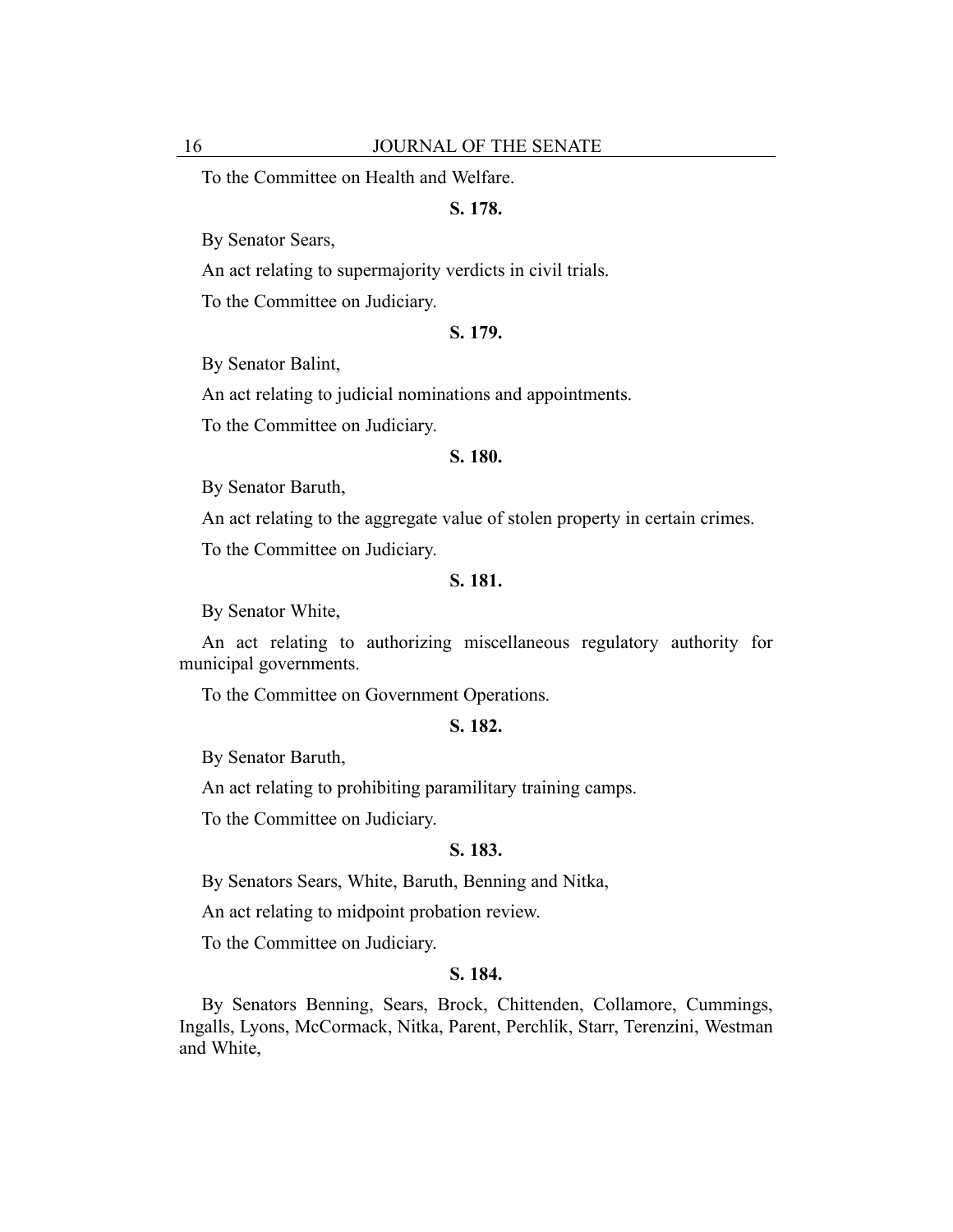An act relating to defense of others and justifiable homicide.

To the Committee on Judiciary.

## **S. 185.**

By Senator Sears,

An act relating to miscellaneous cannabis establishment procedures.

To the Committee on Judiciary.

#### **S. 186.**

By Senator Sears,

An act relating to the Medical Cannabis Registry.

To the Committee on Health and Welfare.

## **S. 187.**

By Senator Sears,

An act relating to the mental state required for prosecution of criminal drug offenses and penalties for dispensing or selling fentanyl.

To the Committee on Judiciary.

## **S. 188.**

By Senators Sears, Benning, Chittenden and Pollina,

An act relating to regulating licensed small cannabis cultivation as farming.

To the Committee on Agriculture.

#### **S. 189.**

By Senators Terenzini, Balint, Benning, Bray, Brock, Campion, Clarkson, Collamore, Hooker, Kitchel, Lyons, Parent, Ram Hinsdale, Sears and White,

An act relating to the status of Holocaust education in public schools.

To the Committee on Education.

## **S. 190.**

By Senators Hardy, Perchlik, Bray, Pearson and Ram Hinsdale,

An act relating to tree replanting in the State highway right-of-way and Agency of Transportation landscaping and streetscaping.

To the Committee on Transportation.